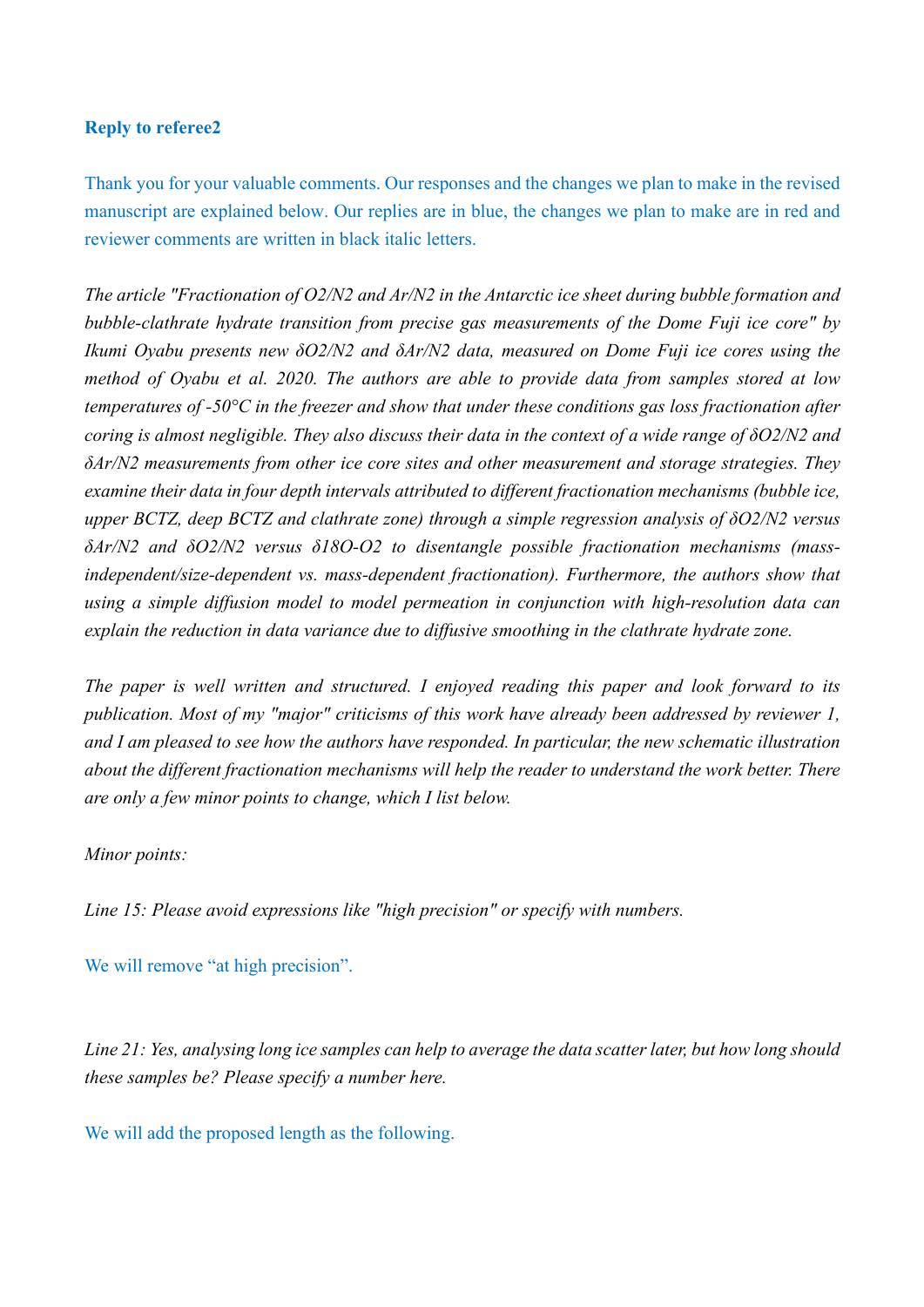"… and the insolation signal may be reconstructed by analyzing long ice samples (more than 50 cm for the Dome Fuji core)."

*Line 72/73: Please combine minus sign and number in the same line.*

Yes, we will check the format in the proof.

*Line 160ff: For the data shallower than 800 m, I do not see much agreement with the insolation data. The depth range is too short to support this statement. For the deeper depth range, I agree.*

We agree that the age range for the data shallower than 800 m is too short to robustly compare with the insolation curve as we could for the deeper part. However, for the shallower depths, we think we can identify the similarity of  $\delta O_2/N_2$  and insolation curve in that both curves show two peaks at ~350 m (12 kyr) and  $\sim$ 700 m (32 kyr), and that the second peak ( $\sim$ 700 m) is larger than the first one. The comparison of δAr/Ν2 with the insolation curve is even less robust perhaps because the signal-to-noise ratio of δAr/N<sub>2</sub> is smaller than  $δO<sub>2</sub>/N<sub>2</sub>$ . We have also observed that  $δAr/N<sub>2</sub>$  has sometimes slightly different phasing with respect to  $\delta O_2/N_2$  (in our ongoing measurements for older ages). We will modify the text as follows.

"Variations in  $\delta O_2/N_2$  and  $\delta Ar/N_2$  for the depths shallower than  $-800$  m and deeper than  $\sim$ 1200 m have similarity with local summer insolation curve, while little similarity is found for 800 – 1200 m with extremely large scatters (Fig. 4). For the depths shallower than  $\sim 800$  m, the comparisons between the gas records and insolation are less robust than for the deeper depths because of the short length (in terms of age) and small insolation amplitudes (small signal-to-noise ratio). Nevertheless, we find similarity between  $\delta O_2/N_2$  and local summer insolation in that both curves show the two peaks at  $\sim$ 350 m (12 kyr BP) and  $\sim$ 700 m (32 kyr BP) and that the second peak (at  $\sim$ 700 m) is larger than the first one."

*Line 161: "We evaluate ... low-pass filtered curves": Please indicate here the cut-off period used and explain how the low-pass filtering was performed.*

We will explain the filter as follows. It is the same filter as used by Kawamura et al. (2007).

"We assess the scatters in the data by taking residuals of  $\delta O_2/N_2$  and  $\delta Ar/N_2$  from their low-pass filtered